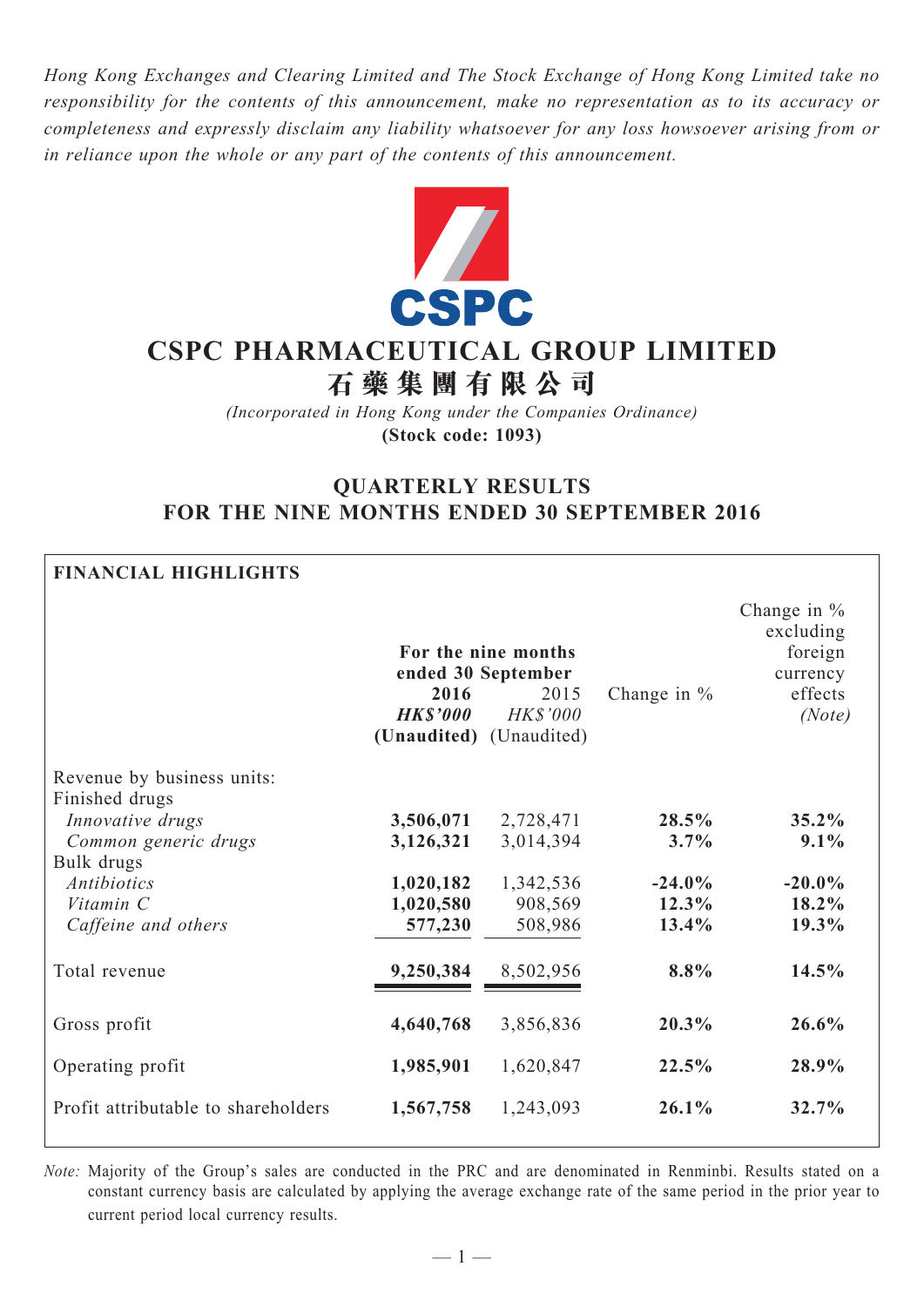# **RESULTS**

The Board of Directors of CSPC Pharmaceutical Group Limited (the "Company") is pleased to announce the unaudited consolidated results of the Company and its subsidiaries (the "Group") for the nine months ended 30 September 2016 as follows:

# **CONSOLIDATED Statement of profit or loss and other comprehensive income**

*For the nine months ended 30 September 2016*

|                                   | For the nine months ended |             |  |
|-----------------------------------|---------------------------|-------------|--|
|                                   | 30 September              |             |  |
|                                   | 2016                      | 2015        |  |
|                                   | <b>HK\$'000</b>           | HK\$'000    |  |
|                                   | (Unaudited)               | (Unaudited) |  |
| Revenue                           | 9,250,384                 | 8,502,956   |  |
| Cost of sales                     | (4,609,616)               | (4,646,120) |  |
| Gross profit                      | 4,640,768                 | 3,856,836   |  |
| Other income                      | 62,502                    | 75,127      |  |
| Selling and distribution expenses | (2,010,784)               | (1,659,165) |  |
| Administrative expenses           | (419, 429)                | (403, 695)  |  |
| Other expenses                    | (287, 156)                | (248, 256)  |  |
| Operating profit                  | 1,985,901                 | 1,620,847   |  |
| Finance costs                     | (33, 125)                 | (42, 756)   |  |
| Loss on disposal of an associate  |                           | (8, 873)    |  |
| Share of results of               |                           |             |  |
| - a joint venture                 | 20,474                    | 7,028       |  |
| - an associate                    |                           | 141         |  |
| Profit before tax                 | 1,973,250                 | 1,576,387   |  |
| Income tax expenses               | (395,714)                 | (321, 457)  |  |
| Profit for the period             | 1,577,536                 | 1,254,930   |  |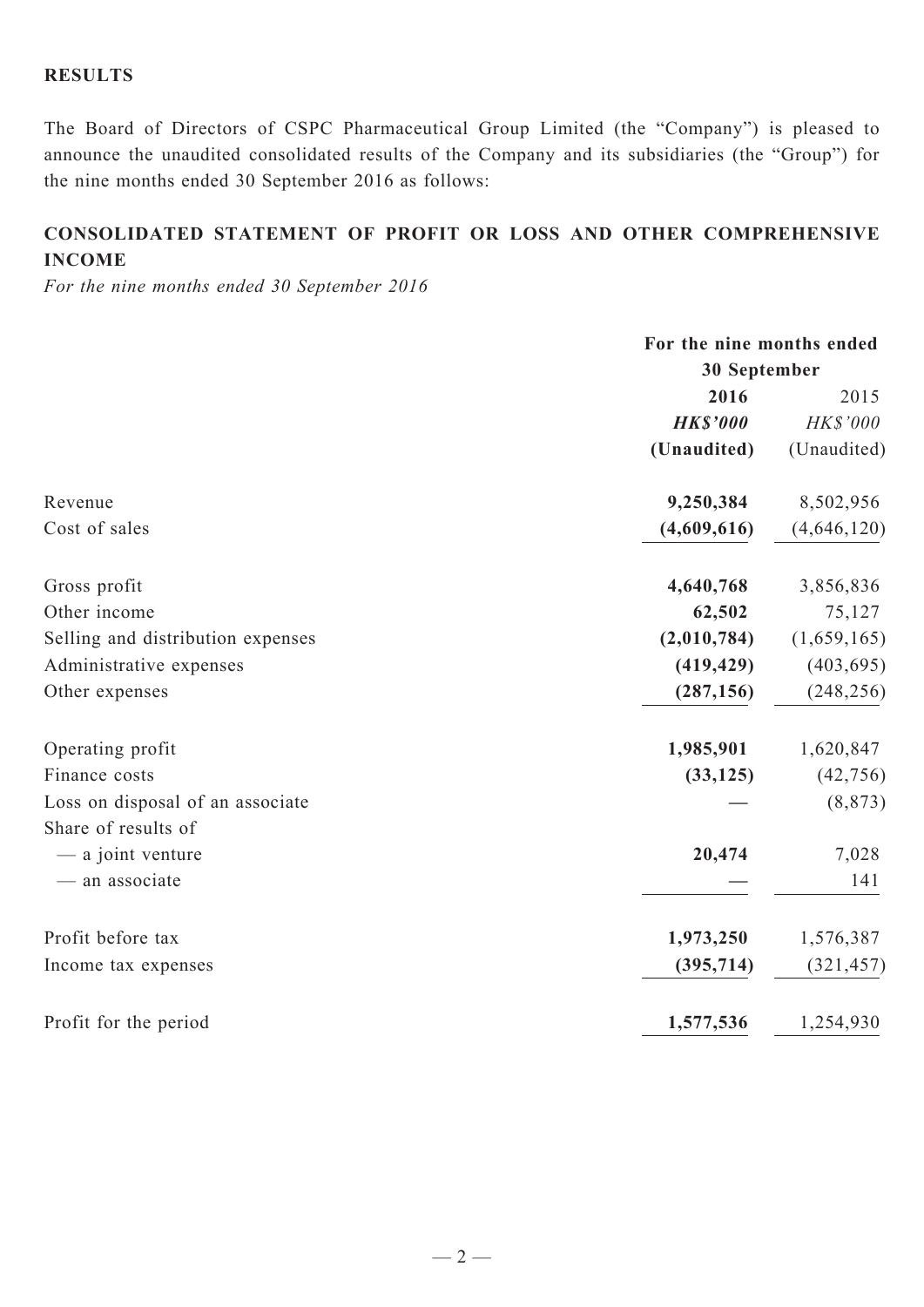|                                                               | For the nine months ended |             |
|---------------------------------------------------------------|---------------------------|-------------|
|                                                               | 30 September              |             |
|                                                               | 2016                      | 2015        |
|                                                               | <b>HK\$'000</b>           | HK\$'000    |
|                                                               | (Unaudited)               | (Unaudited) |
| Other comprehensive expense:                                  |                           |             |
| Items that will not be reclassified to profit or loss:        |                           |             |
| Exchange differences arising on translation of                |                           |             |
| financial statements to presentation currency                 | (282, 142)                | (225, 140)  |
| Share of exchange differences of a joint venture              | (932)                     | (572)       |
| Other comprehensive expense for the period, net of income tax | (283, 074)                | (225, 712)  |
| Total comprehensive income for the period                     | 1,294,462                 | 1,029,218   |
| Profit for the period attributable to:                        |                           |             |
| Owners of the Company                                         | 1,567,758                 | 1,243,093   |
| Non-controlling interests                                     | 9,778                     | 11,837      |
|                                                               | 1,577,536                 | 1,254,930   |
|                                                               |                           |             |
| Total comprehensive income for the period attributable to:    |                           |             |
| Owners of the Company                                         | 1,286,822                 | 1,019,453   |
| Non-controlling interests                                     | 7,640                     | 9,765       |
|                                                               | 1,294,462                 | 1,029,218   |
|                                                               | <b>HK</b> cents           | HK cents    |
| Earnings per share<br>— Basic                                 | 26.44                     | 21.04       |
|                                                               |                           |             |
| - Diluted                                                     | 26.20                     | 20.81       |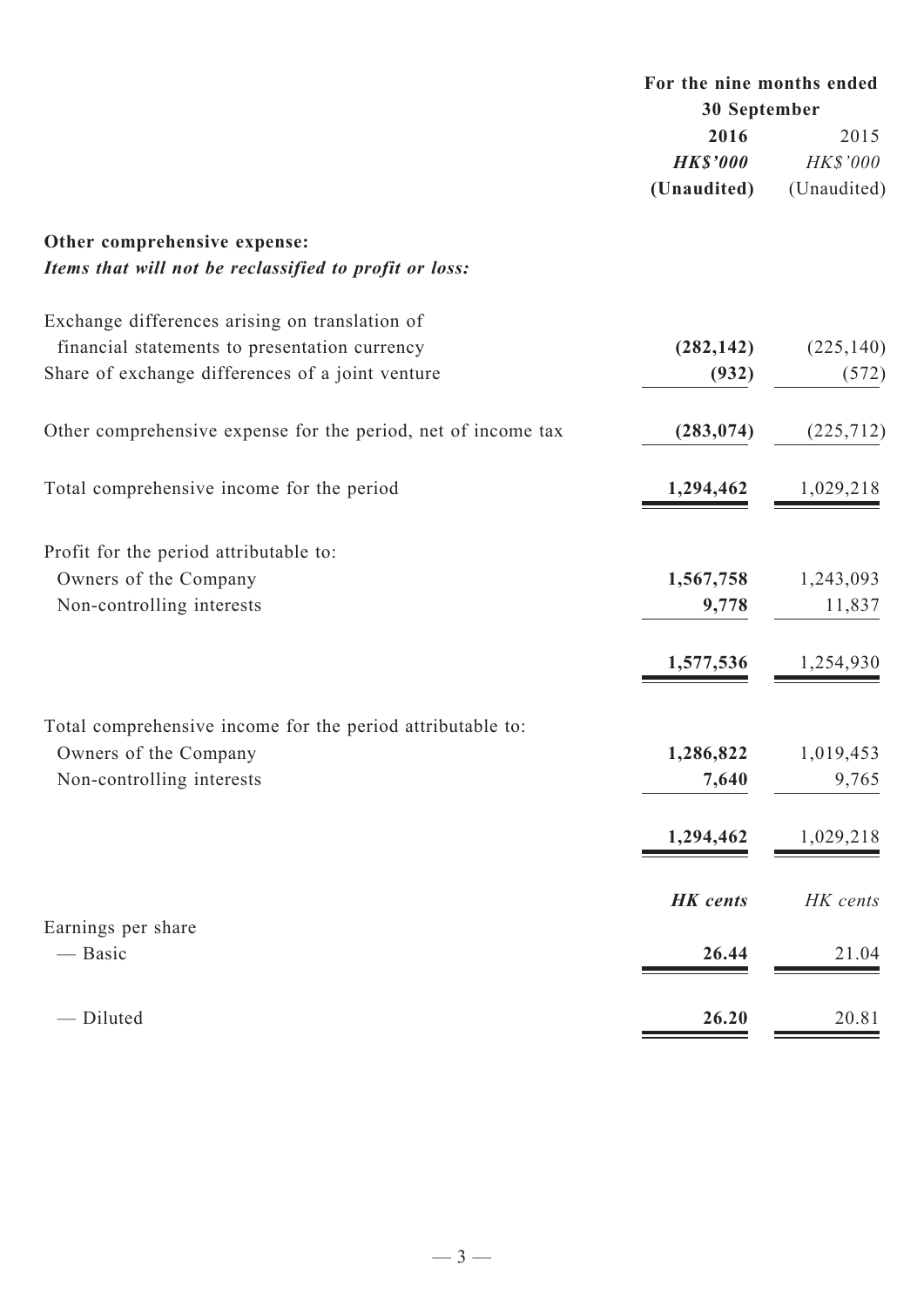*Notes:*

## **1. Principal Accounting Policies**

The principal accounting policies used in the preparation of the financial date for the nine months ended 30 September 2016 are consistent with those followed in the preparation of the Group's interim financial statements for the six months ended 30 June 2016.

## **2. Profit Before Tax**

|                                                                     | For the nine months ended<br>30 September |                 |  |
|---------------------------------------------------------------------|-------------------------------------------|-----------------|--|
|                                                                     |                                           |                 |  |
|                                                                     | 2016                                      | 2015            |  |
|                                                                     | <b>HK\$'000</b>                           | <b>HK\$'000</b> |  |
|                                                                     | (Unaudited)                               | (Unaudited)     |  |
| Profit before tax has been arrived at after charging (crediting):   |                                           |                 |  |
| Amortisation of other intangible assets (included in cost of sales) | 14,000                                    | 15,199          |  |
| Amortisation of prepaid lease payments                              | 11,080                                    | 11,093          |  |
| Depreciation of property, plant and equipment                       | 412,731                                   | 419,398         |  |
| Research and development expenditure (included in other expenses)   | 269,690                                   | 240,796         |  |
| Government grant income (included in other income)                  | (12, 781)                                 | (32, 658)       |  |

### **3. Earnings Per Share**

The calculation of the basic and diluted earnings per share attributable to the owners of the Company is based on the following data:

|                                                                   | For the nine months ended<br>30 September |             |
|-------------------------------------------------------------------|-------------------------------------------|-------------|
|                                                                   | 2016                                      | 2015        |
|                                                                   | <b>HK\$'000</b>                           | HK\$'000    |
|                                                                   | (Unaudited)                               | (Unaudited) |
| Earnings                                                          |                                           |             |
| Earnings for the purposes of basic and diluted earnings per share | 1,567,758                                 | 1,243,093   |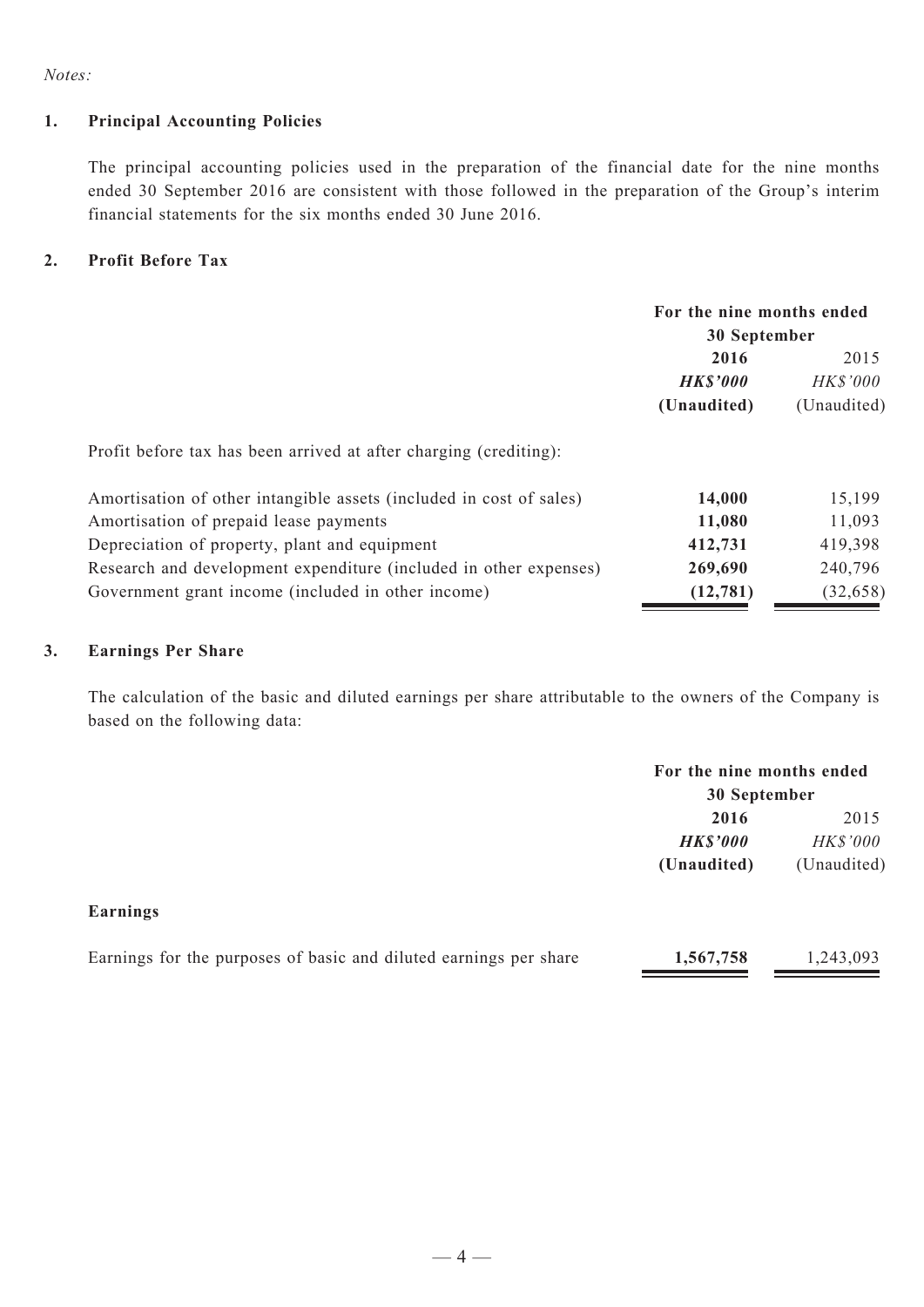|                  | For the nine months ended |  |  |
|------------------|---------------------------|--|--|
| 30 September     |                           |  |  |
| 2016             | 2015                      |  |  |
| $\boldsymbol{v}$ | 000'                      |  |  |
| (Unaudited)      | (Unaudited)               |  |  |
|                  |                           |  |  |
| 5,929,506        | 5,908,051                 |  |  |
| 53,252           | 65,265                    |  |  |
| 5,982,758        | 5,973,316                 |  |  |
|                  |                           |  |  |

# **4. Dividend**

The board of directors does not declare the payment of an interim dividend for the nine months ended 30 September 2016 (2015: Nil).

# **5. Review of Results**

The financial data for the nine months ended 30 September 2016 is based on the internal records and management accounts of the Group and has not been reviewed or audited by the external auditor of the Company.

# **SEGMENT INFORMATION**

The Group's operating segments are identified on the basis of internal reports about components of the Group that are regularly reviewed by the board of directors, being chief operating decision makers, for the purpose of resources allocation and assessment of segment performance.

The Group's reportable and operating segments for financial reporting purposes are as follows:

- (a) Finished Drugs
- (b) Antibiotics (intermediates and bulk drugs)
- (c) Vitamin C (bulk drugs)
- (d) Caffeine and others (bulk drugs)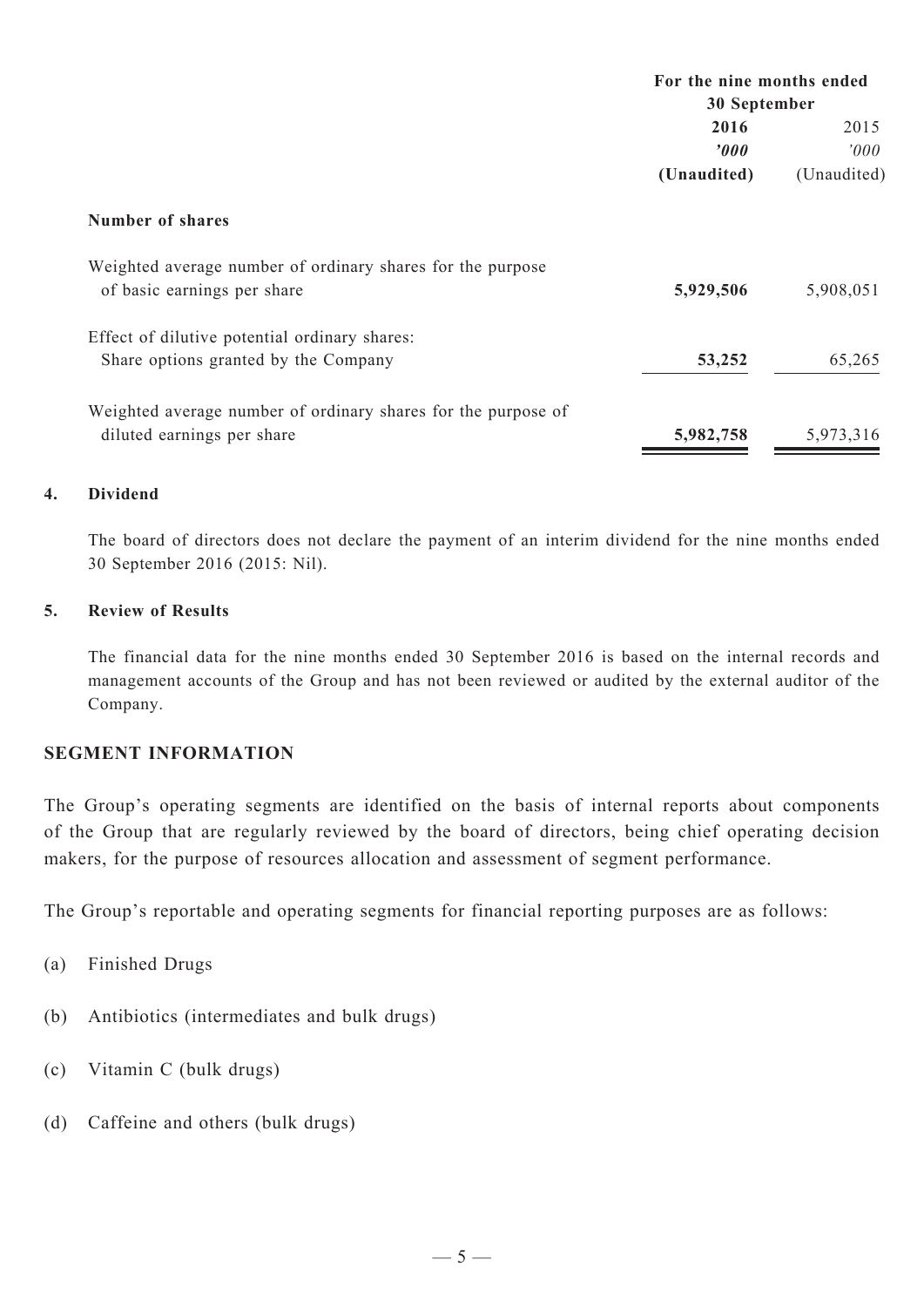All reportable segments are engaged in the manufacture and sales of pharmaceutical products.

The following is an analysis of the Group's revenue and results by reportable and operating segment.

# *For the nine months ended 30 September 2016 (Unaudited):*

|                                                             | Finished<br><b>Drugs</b><br><b>HK\$'000</b> | <b>Antibiotics</b><br><b>HK\$'000</b> | Vitamin C<br><b>HK\$'000</b> | Caffeine<br>and others<br><b>HK\$'000</b> | Segment<br>total<br><b>HK\$'000</b> | <b>Eliminations</b><br><b>HK\$'000</b> | Consolidated<br><b>HK\$'000</b> |
|-------------------------------------------------------------|---------------------------------------------|---------------------------------------|------------------------------|-------------------------------------------|-------------------------------------|----------------------------------------|---------------------------------|
| <b>SEGMENT REVENUE</b><br>External sales                    | 6,632,392                                   | 1,020,182                             | 1,020,580                    | 577,230                                   | 9,250,384                           |                                        | 9,250,384                       |
| Inter-segment sales                                         |                                             | 55,565                                | 10,555                       | 3,354                                     | 69,474                              | (69, 474)                              |                                 |
| <b>TOTAL REVENUE</b>                                        | 6,632,392                                   | 1,075,747                             | 1,031,135                    | 580,584                                   | 9,319,858                           | (69, 474)                              | 9,250,384                       |
| Inter-segment sales are charged at prevailing market rates. |                                             |                                       |                              |                                           |                                     |                                        |                                 |
| <b>SEGMENT PROFIT</b>                                       | 1,927,011                                   | 23,553                                | 3,544                        | 130,772                                   |                                     |                                        | 2,084,880                       |
| Unallocated income                                          |                                             |                                       |                              |                                           |                                     |                                        | 9,590                           |
| Unallocated expenses                                        |                                             |                                       |                              |                                           |                                     |                                        | (108, 569)                      |
| Operating profit                                            |                                             |                                       |                              |                                           |                                     |                                        | 1,985,901                       |
| Finance costs                                               |                                             |                                       |                              |                                           |                                     |                                        | (33, 125)                       |
| Share of results of a joint venture                         |                                             |                                       |                              |                                           |                                     |                                        | 20,474                          |
| Profit before tax                                           |                                             |                                       |                              |                                           |                                     |                                        | 1,973,250                       |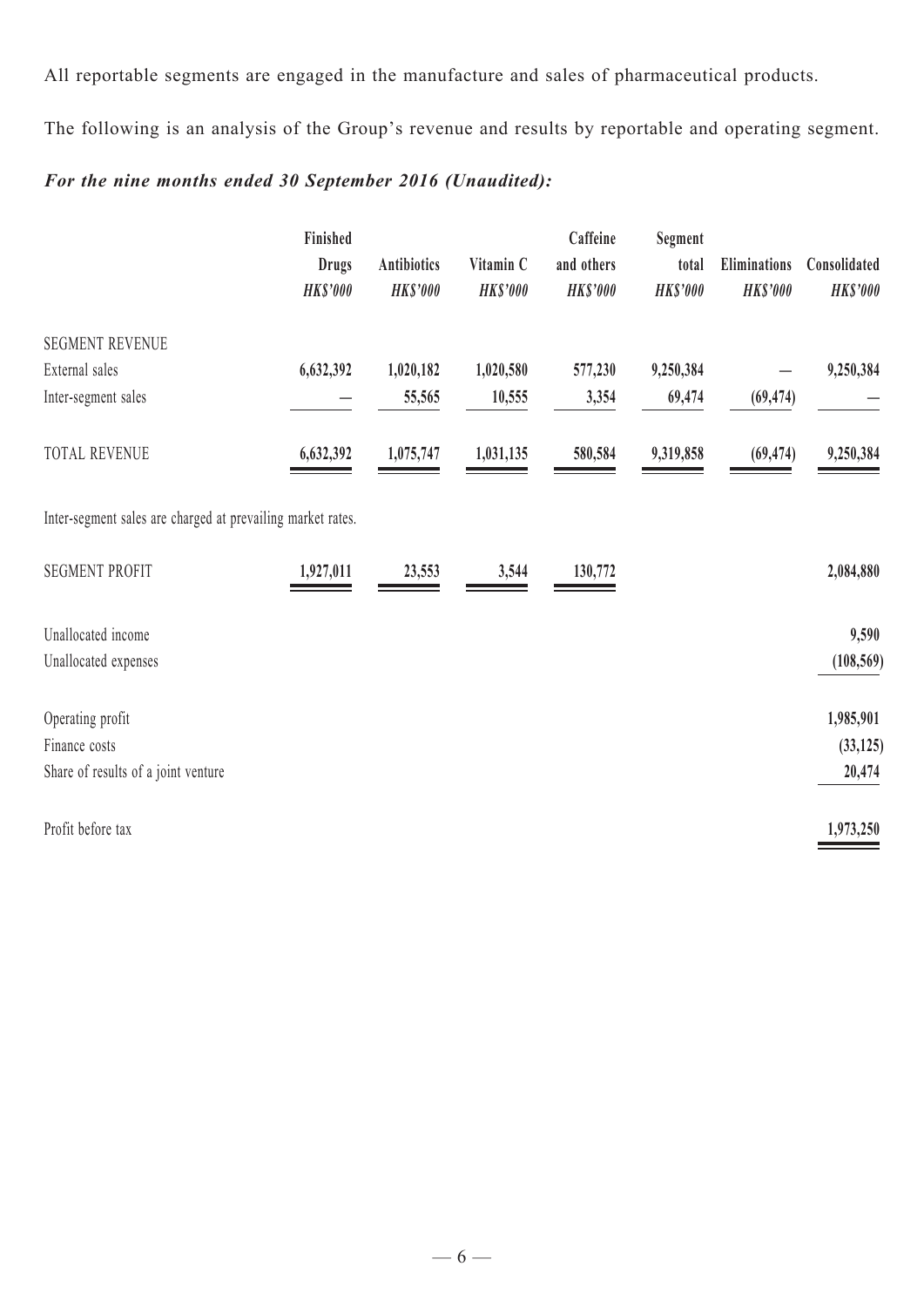# *For the nine months ended 30 September 2015 (Unaudited):*

|                                                                                              | Finished<br>Drugs<br>HK\$'000 | Antibiotics<br>HK\$'000 | Vitamin C<br>HK\$'000 | Caffeine<br>and others<br>HK\$'000 | Segment<br>total<br>HK\$'000 | Eliminations<br>HK\$'000 | Consolidated<br>HK\$'000           |
|----------------------------------------------------------------------------------------------|-------------------------------|-------------------------|-----------------------|------------------------------------|------------------------------|--------------------------|------------------------------------|
| <b>SEGMENT REVENUE</b><br>External sales                                                     | 5,742,865                     | 1,342,536               | 908,569               | 508,986                            | 8,502,956                    |                          | 8,502,956                          |
| Inter-segment sales                                                                          |                               | 38,433                  | 3,548                 | 2,352                              | 44,333                       | (44, 333)                |                                    |
| <b>TOTAL REVENUE</b>                                                                         | 5,742,865                     | 1,380,969               | 912,117               | 511,338                            | 8,547,289                    | (44, 333)                | 8,502,956                          |
| Inter-segment sales are charged at prevailing market rates.                                  |                               |                         |                       |                                    |                              |                          |                                    |
| <b>SEGMENT PROFIT (LOSS)</b>                                                                 | 1,476,319                     | 164,739                 | (41, 549)             | 90,349                             |                              |                          | 1,689,858                          |
| Unallocated income<br>Unallocated expenses                                                   |                               |                         |                       |                                    |                              |                          | 5,578<br>(74, 589)                 |
| Operating profit<br>Finance costs<br>Loss on disposal of an associate<br>Share of results of |                               |                         |                       |                                    |                              |                          | 1,620,847<br>(42, 756)<br>(8, 873) |
| - a joint venture<br>- an associate                                                          |                               |                         |                       |                                    |                              |                          | 7,028<br>141                       |
| Profit before tax                                                                            |                               |                         |                       |                                    |                              |                          | 1,576,387                          |

Segment profit (loss) represents the profit earned/loss recognised by each segment without allocation of interest income, finance costs, central administrative expenses, share of results of a joint venture and an associate. This is the measure reported to the board of directors for the purposes of resource allocation and performance assessment.

Segment assets and liabilities are not regularly provided to chief operating decision maker for review.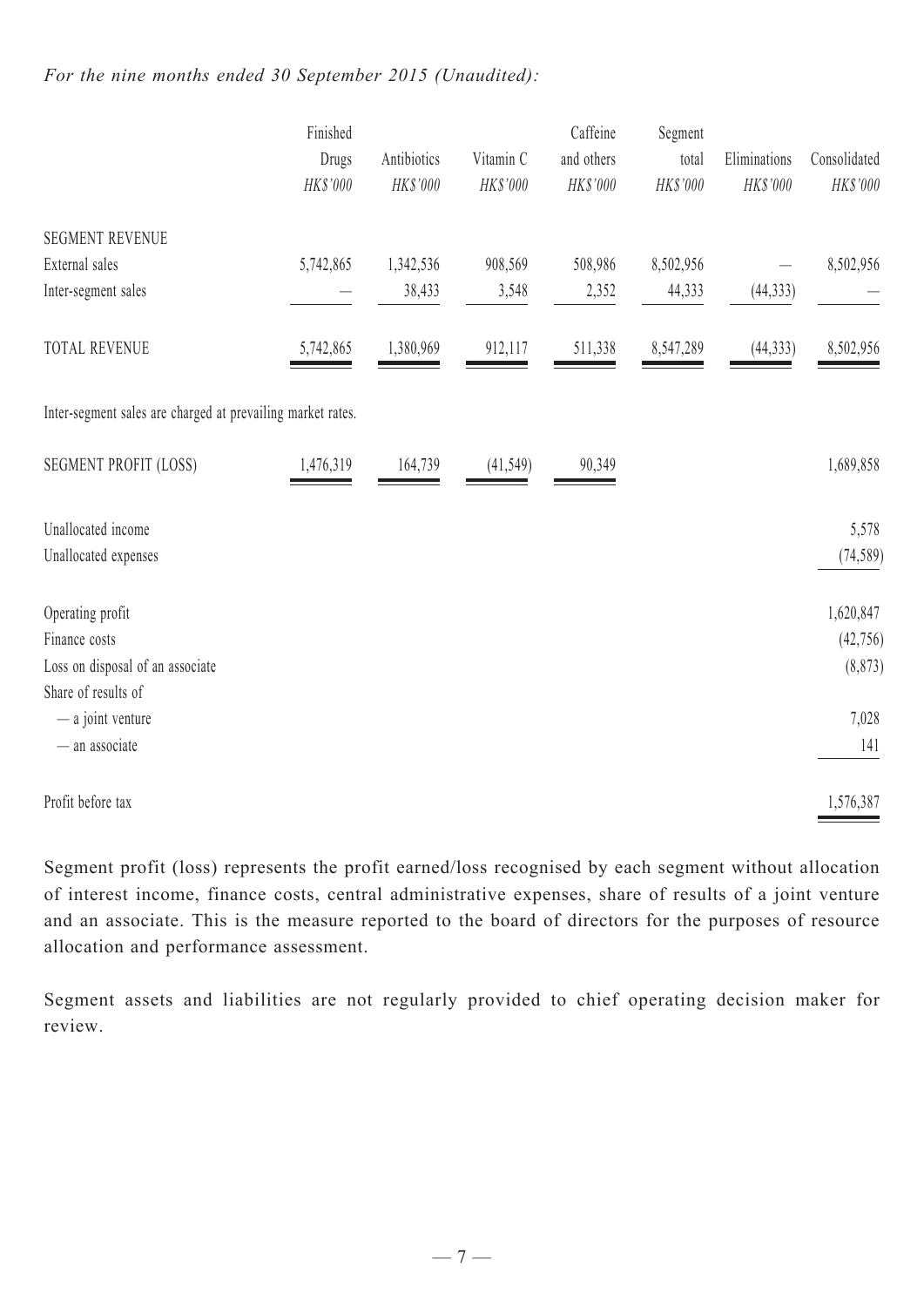# **BUSINESS REVIEW**

## **Results**

For the first nine months of 2016, the Group recorded sales of approximately HK\$9,250 million, representing an increase of 8.8% (or increase of 14.5% on a constant currency basis) year-on-year. Profit attributable to shareholders for the period amounted to approximately HK\$1,568 million, representing an increase of 26.1% (or increase of 32.7% on a constant currency basis) year-on-year.

## **Finished Drug Business**

Major innovative drugs of the Group include "NBP" (butylphthalide soft capsules and injections), "Oulaining" (oxiracetam capsules and lyophilized powder injections), "Xuanning" (levamlodipine maleate tablets), "Duomeisu" (doxorubicin hydrochloride liposome injections), "Jinyouli" (PEGrhGCSF injections), "Ailineng" (elemene injections) and "Nuolining" (imatinib mesylate tablets). These innovative drugs continued to deliver strong growth during the period with aggregate sales reaching approximately HK\$3,506 million, representing a growth of 28.5% (or growth of 35.2% on a constant currency basis) year-on-year . On the other hand, common generic drugs of the Group maintained a stable growth with aggregate sales reaching approximately HK\$3,126 million for the period, representing a growth of 3.7% (or growth of 9.1% on a constant currency basis) year-onyear.

With growing contribution from the innovative drugs and enhancement of product mix of the common generic drugs, operating margin of the finished drug business for the period further improved to 29.1%, an increase of 3.4 percentage point as compared with the same period of last year.

#### **Bulk Drug Business**

As affected by the sluggish market demand and increasing market supply, prices of antibiotics, 7-ACA in particular, were under pressure during the period, resulting in a significant deterioration in the operating results of this business for the period.

With decline in production cost through technology enhancement and further expansion of market share, the vitamin C business managed to turnaround amidst overcapacity in the market, with operating profit of approximately HK\$3.5 million recorded for the period.

Market conditions of caffeine remained good with a slight increase in product prices. The Group also succeeded in increasing market share and lowering production costs during the period. As a result, the business recorded a significant improvement in operating results for the period.

> By order of the Board **CSPC Pharmaceutical Group Limited Cai Dongchen** *Chairman*

Hong Kong, 23 November 2016